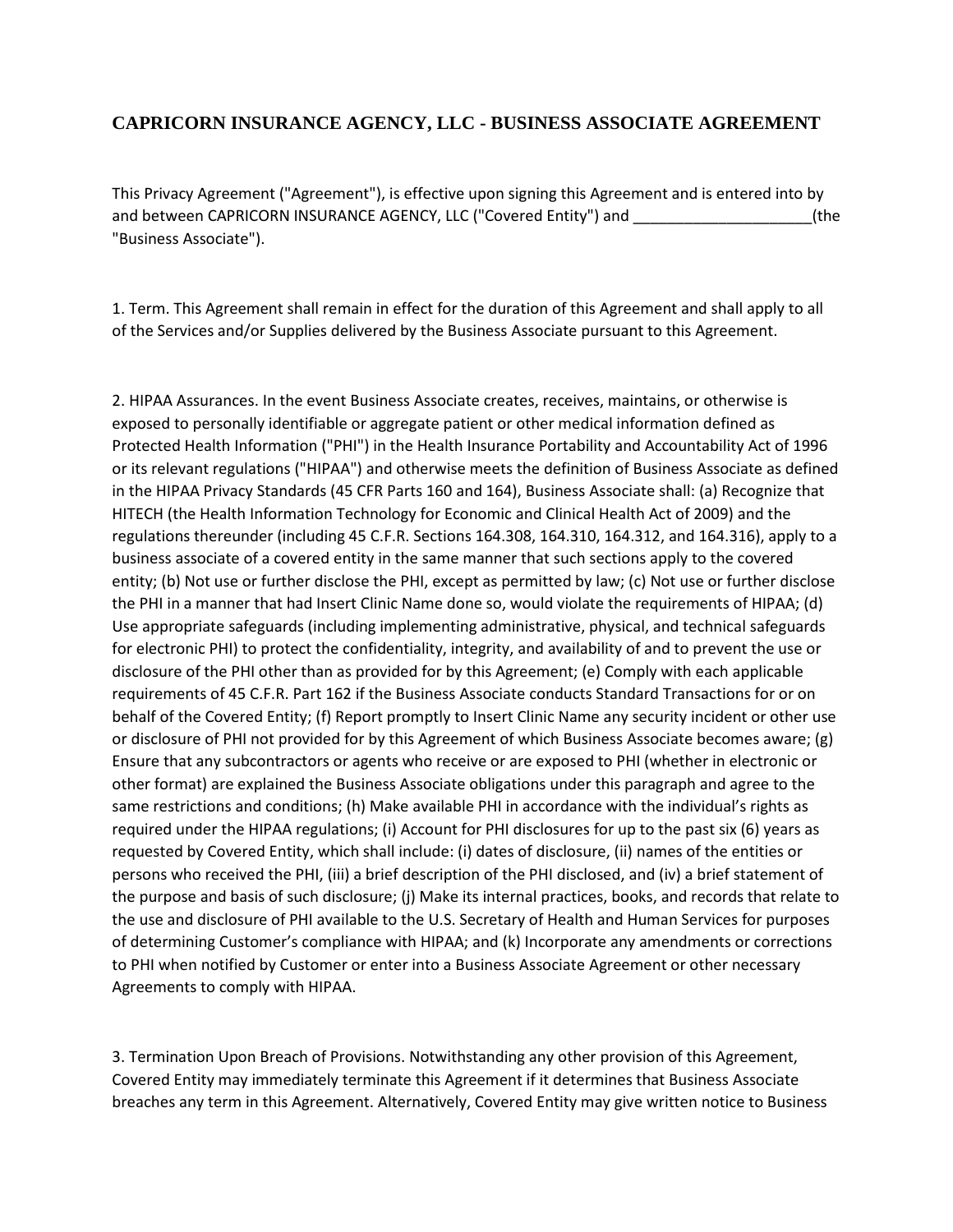Associate in the event of a breach and give Business Associate five (5) business days to cure such breach. Covered Entity shall also have the option to immediately stop all further disclosures of PHI to Business Associate if Covered Entity reasonably determines that Business Associate has breached its obligations under this Agreement. In the event that termination of this Agreement and the Agreement is not feasible, Business Associate hereby acknowledges that the Covered Entity shall be required to report the breach to the Secretary of the U.S. Department of Health and Human Services, notwithstanding any other provision of this Agreement or Agreement to the contrary.

4. Return or Destruction of Protected Health Information upon Termination. Upon the termination of this Agreement, unless otherwise directed by Covered Entity, Business Associate shall either return or destroy all PHI received from the Covered Entity or created or received by Business Associate on behalf of the Covered Entity in which Business Associate maintains in any form. Business Associate shall not retain any copies of such PHI. Notwithstanding the foregoing, in the event that Business Associate determines that returning or destroying the Protected Health Information is infeasible upon termination of this Agreement, Business Associate shall provide to Covered Entity notification of the condition that makes return or destruction infeasible. To the extent that it is not feasible for Business Associate to return or destroy such PHI, the terms and provisions of this Agreement shall survive such termination or expiration and such PHI shall be used or disclosed solely as permitted by law for so long as Business Associate maintains such Protected Health Information.

5. No Third-Party Beneficiaries. The parties agree that the terms of this Agreement shall apply only to themselves and are not for the benefit of any third-party beneficiaries.

6. De-Identified Data. Notwithstanding the provisions of this Agreement, Business Associate and its subcontractors may disclose non-personally identifiable information provided that the disclosed information does not include a key or other mechanism that would enable the information to be identified.

7. Amendment. Business Associate and Covered Entity agree to amend this Agreement to the extent necessary to allow either party to comply with the Privacy Standards, the Standards for Electronic Transactions, the Security Standards, or other relevant state or federal laws or regulations created or amended to protect the privacy of patient information. All such amendments shall be made in a writing signed by both parties.

8. Interpretation. Any ambiguity in this Agreement shall be resolved in favor of a meaning that permits Covered Entity to comply with the then most current version of HIPAA and the HIPAA privacy regulations

9. Definitions. Capitalized terms used in this Agreement shall have the meanings assigned to them as outlined in HIPAA and its related regulations.